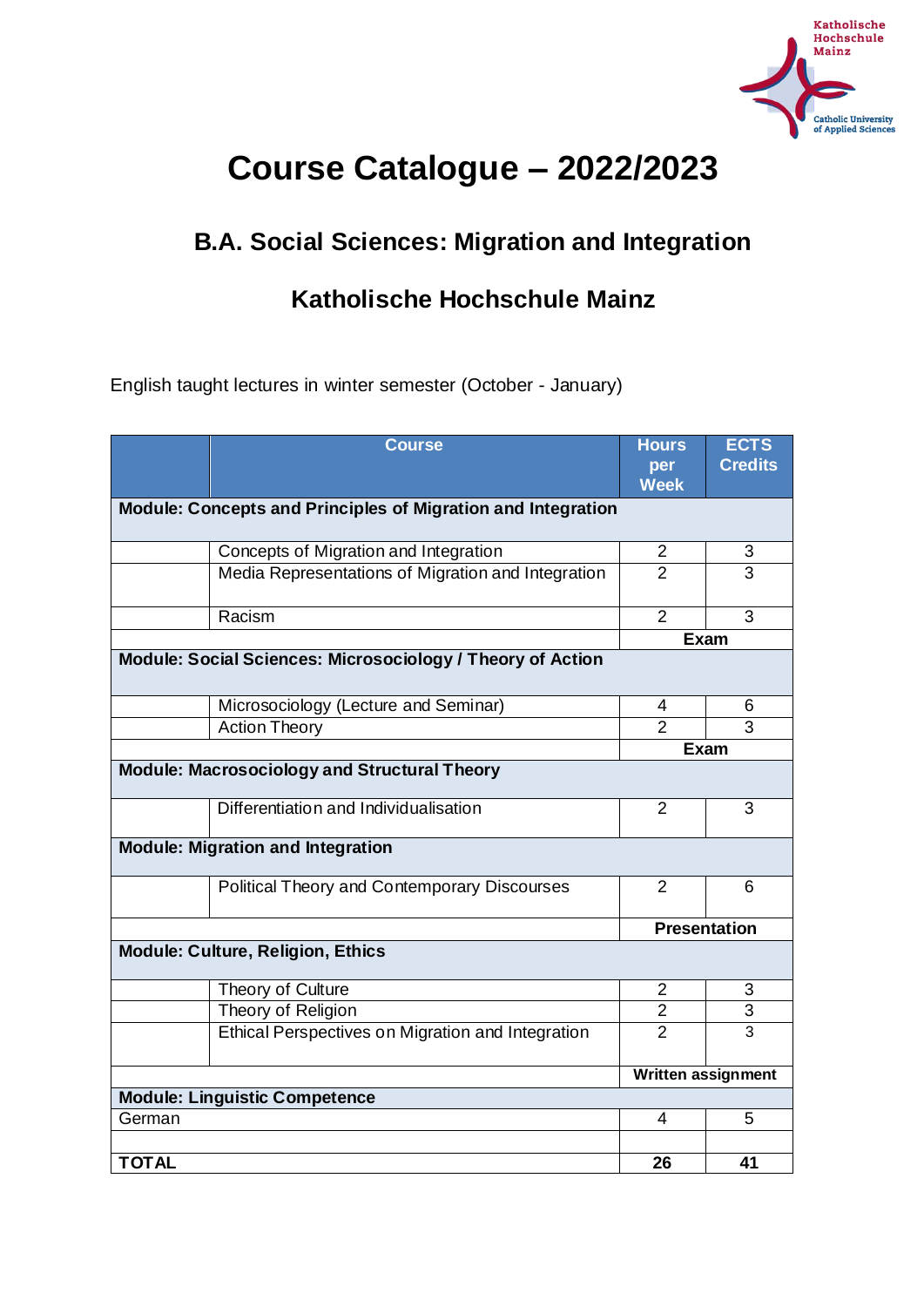

## English taught lectures in summer semester (April - July)

|                                                     | <b>Course</b>                                                         | <b>Hours</b><br>per<br><b>Week</b> | <b>ECTS</b><br><b>Credits</b> |  |
|-----------------------------------------------------|-----------------------------------------------------------------------|------------------------------------|-------------------------------|--|
| <b>Module: Migration: Theory, Politics, History</b> |                                                                       |                                    |                               |  |
|                                                     | Theory of Migration (Lecture and Seminar)                             | 4                                  | 6                             |  |
|                                                     | Migration Politics and History (Lecture)                              | $\mathcal{P}$                      | 3                             |  |
|                                                     |                                                                       | <b>Exam</b>                        |                               |  |
|                                                     | <b>Module: Migration and Law</b>                                      |                                    |                               |  |
|                                                     | International Law of Migration & Integration<br>(Lecture and Seminar) | 3                                  | 6                             |  |
|                                                     |                                                                       | <b>Presentation</b>                |                               |  |
| <b>Module: Social Sciences</b>                      |                                                                       |                                    |                               |  |
|                                                     | Internship (200 hours of Internship)                                  | 4                                  | 12                            |  |
|                                                     |                                                                       | <b>Written Report</b>              |                               |  |
|                                                     | <b>Module: Linguistic Competence</b>                                  |                                    |                               |  |
| German                                              |                                                                       | 4                                  | 5                             |  |
|                                                     |                                                                       |                                    |                               |  |
| <b>TOTAL</b>                                        |                                                                       | 17                                 | 32                            |  |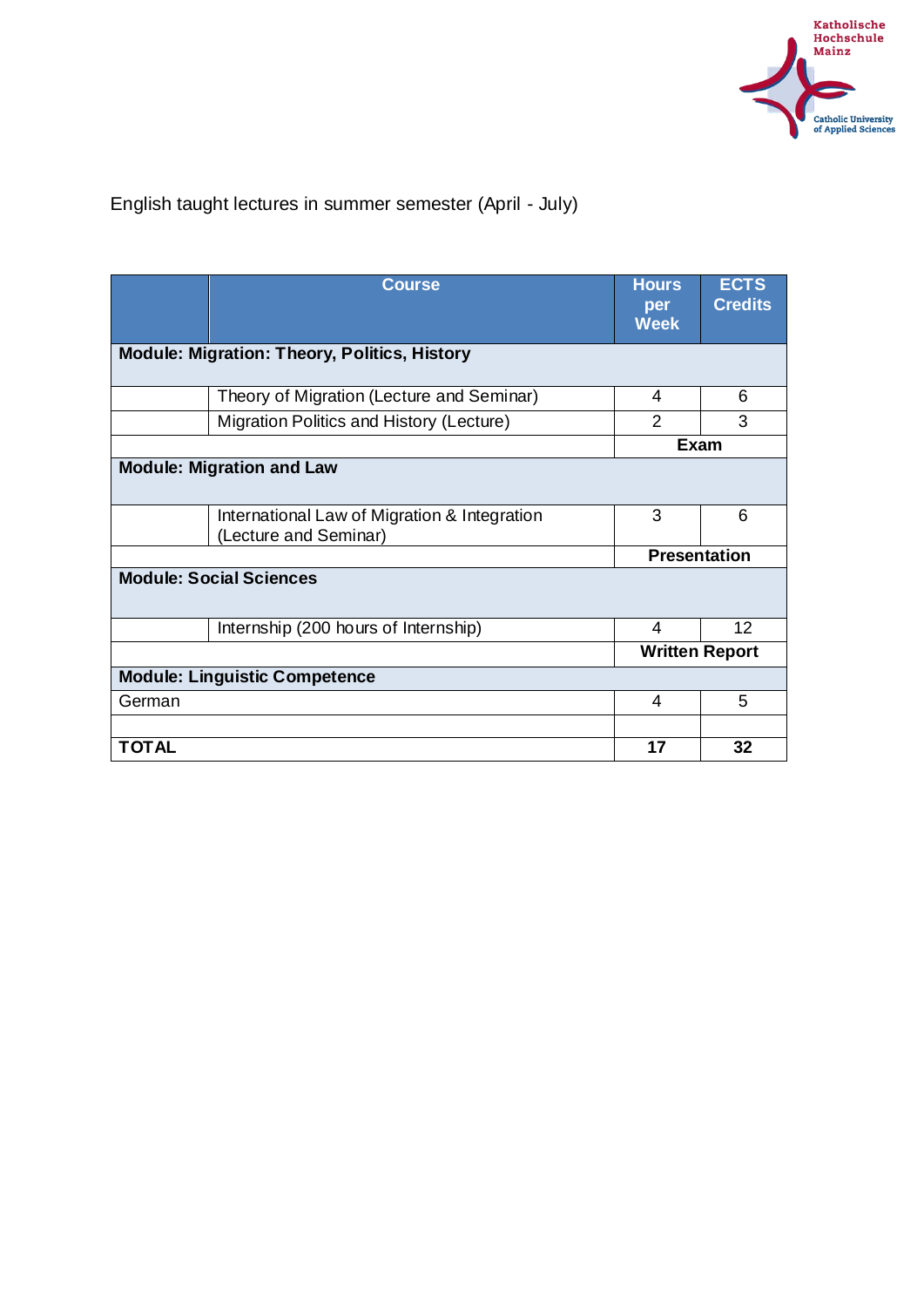

# **Module manual**

## **Module: Social Sciences - Concepts and Principles of Migration and Integration**

Content:

This module serves as an introduction to concepts in the field of migration and integration. The aim is to represent and discuss a broad selection of concepts in an exemplary manner by practicing a confident handling of conceptual work as well as central contents through several perspectives and with methodically different approaches. To this end, the focus is on an informed and systematic handling of different media (film, sound, text, etc.). By passing this module, students should be able to deal with the discussed concepts in theory and practice and to work on further concepts of the subject area on the basis of the acquired extended academic skills.

## **Module: Social Sciences - Microsociology / Theory of Action**

Content:

Taking into account different disciplines of the social sciences, students will deal with subjectivity. One focus will be on theories and approaches of micro-sociology, but students will also be offered insights into philosophy and social psychology in order to follow the module's common thread, i.e. discussion and negotiation between structure and agency and the theories of action associated with them. To differentiate between "one's own" and "other" and to recognize equally reciprocal connections is not only profitable on the abstract level, but finds highest relevance socially. Students will deal with this hypothesis in depth and learn to apply theorized questions in everyday life or professional fields.

## **Module: Macrosociology and Structural Theory**

#### Content:

After completing the module, students are familiar with fundamental approaches to social science thinking. They know a selection of macro-sociological theories. On this basis, they can take different perspectives in view of the central sociological concept of "society" and deal flexibly with the appropriate terminology.

## **Module: Migration and Integration**

#### Content:

Students will discuss topics from the field of migration/integration that are at the center of public and academic debate using various materials and processing options. Theories of the social sciences and theories of migration/integration will be combined and contextualized and applied by means of case studies. Skills of critical and reflective discussion and argumentation will be deepened. A selection of topics and their case studies will be discussed together and include e.g. international politics and international relations, Europe, borders and the European border regime, (digital) media, populism, political ideologies and radicalization, political activism etc.